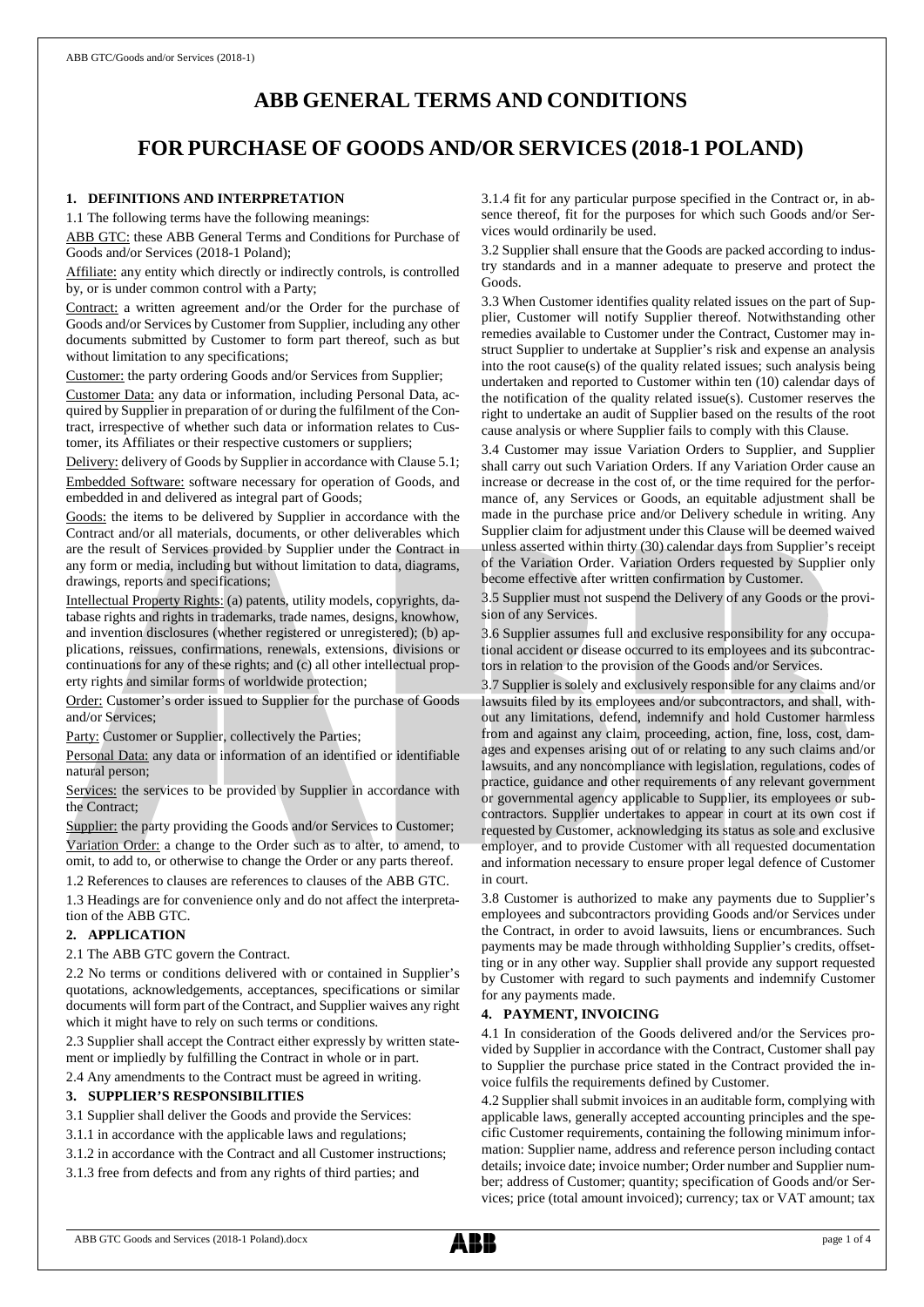or VAT number; Authorized Economic Operator and/or Approved Exporter Authorization number and/or other customs identification number, if applicable; payment terms as agreed.

4.3 Invoices must be sent to the billing address specified in the Contract.

4.4 Customer shall pay the invoice in accordance with the payment terms agreed in the Contract.

4.5 Customer will reimburse expenses only at cost and to the extent agreed in writing.

4.6 Services charged on the basis of hourly rates require written confirmation of Supplier's time sheets by Customer. Supplier shall submit such time sheets to Customer for confirmation as may be instructed by Customer but latest together with any related invoice. Confirmation of time sheets cannot be construed as acknowledgement of any claims. Customer is not obliged to pay invoices based on time sheets which are not confirmed by Customer in writing.

4.7 Customer reserves the right to set off or withhold payment for Goods and/or Services not provided in accordance with the Contract.

4.8 Customer reserves the right to pay the purchase price stated in the Contract (increased by VAT) as part of the split payment scheme provided for in the regulations of Art. 108a-108d of the Law of 11 March, 2004 on value added tax (consolidated text Journal of Laws of 2017 item 1221 with amendments).

#### **5. DELIVERY, PERFORMANCE OF SERVICES**

5.1 Unless agreed otherwise in the Contract, the Goods shall be delivered in accordance with INCOTERMS 2010 FCA, to the place defined in the Contract or, if no such place has been defined, to Customer's place of business.

5.2 The Services shall be provided at the place specified in the Contract or, if no such place has been specified, at Customer's place of business. 5.3 Supplier shall provide no later than at the time of acceptance of the Contract the following minimum information: number of packages and contents, the customs tariff numbers of the country of consignment, and the countries of origin for all Goods. For controlled Goods, the relevant national export control numbers must be indicated and, if the Goods and/or Services are subject to U.S. export regulations, the U.S. Export Control Classification Numbers (ECCN) or classification numbers of the International Traffic in Arms Regulations (ITAR) must be specified. Proofs of preferential origin as well as conformity declarations and marks of the country of consignment or destination are to be submitted without being requested; certificates of origin upon request. Supplier shall state the Order number on all invoices (in particular but not limited to commercial, pro forma or customs invoices).

5.4 The Goods shall be delivered, and Services shall be provided during Customer's business hours unless otherwise requested by Customer.

5.5 Upon Delivery, Supplier (or its appointed carrier) shall provide Customer a delivery note and any other required export and import documents not mentioned in Clause 5.3. If Customer has approved partial delivery, such delivery note shall also include the outstanding balance.

5.6 Ownership of the Goods passes to Customer at Delivery. To the extent that the Goods contain Embedded Software, ownership of such Embedded Software will not passto Customer, but Supplier shall grant, or – as applicable – shall procure that the third party owner grants, Customer and all users a worldwide, irrevocable, perpetual, transferable, non-exclusive, royalty-free right to use the Embedded Software as integral part of such Goods and/or for servicing either of them.

#### **6. ACCEPTANCE**

6.1 Delivery of Goods or provision of Services may not be deemed to be acceptance of such Goods or Services by Customer. Customer shall have reasonable time to inspect or test the Goods and/or Services and to report any defects to Supplier. If a defect in the Goods and/or Services was not reasonably detectable during the inspection, Customer shall have reasonable time to provide notice of such defect after it has become apparent and/or to reject the Goods and/or Services.

6.2 The Parties may agree on a certain acceptance procedure, in which case acceptance will be subject to Customer's written acceptance statement. Supplier shall inform Customer in writing within a reasonable time period in advance when the Goods and/or Services are ready for acceptance.

6.3 Customer may enforce any remedy defined in the Contract for any rejected Goods or Services.

#### **7. DELAY**

If the Delivery of Goods or the provision of Services does not comply with the agreed date(s), Customer may:

7.1 terminate the Contract in whole or in part;

7.2 refuse any subsequent delivery of the Goods or provision of the Services;

7.3 recover from Supplier any expenses reasonably incurred by Customer in obtaining the Goods and/or Services in substitution from another supplier;

7.4 claim damages for any cost, loss, expenses and liquidated damages incurred by Customer which are attributable to Supplier's delay; and

7.5 claim liquidated damages as agreed in the Contract.

## **8. WARRANTY AND REMEDIES**

8.1 Supplier warrants that the Goods and/or Services comply with the Contract, including but without limitation to Supplier's responsibilities as defined in Clause 3.1.

8.2 Supplier warrants that the Goods are new and unused at the date of Delivery and remain free from defects during the warranty period.

8.3 The warranty period is twenty four (24) months from Delivery.

8.4 In case of breach of any warranty which is not remedied within forty eight (48) hours from Customer's notification, or in case of any other breach of the Contract, Customer is entitled to enforce any or more of the following remedies at its discretion and at Supplier's expense:

8.4.1 to give Supplier another opportunity to carry out any additional work necessary to ensure that the Contract is fulfilled, and/or to obtain prompt repair or replacement of the defective Goods and/or Services;

8.4.2 to carry out (or to instruct a third party to carry out) any additional work necessary to make the Goods and/or Services comply with the Contract;

8.4.3 to refuse any further Goods and/or Services;

8.4.4 to claim such damages as may have been sustained by Customer as a result of Supplier's breach of the Contract;

8.4.5 to terminate the Contract; in such event Customer has no obligation to compensate Supplier, and, at Customer's option, Supplier shall pay back to Customer any remuneration received from Customer for the Goods and/or Services and take back the Goods at Supplier's own cost and risk.

8.5 In case of a breach of any warranty, the entire warranty period shall be restarted for the defective Goods/Services from the date the remediation is completed to Customer's satisfaction.

8.6 The rights and remedies available to Customer under the Contract are cumulative and are not exclusive of any rights or remedies available at law or in equity.

## **9. INTELLECTUAL PROPERTY RIGHTS**

9.1 Subject to Clause 9.2, Supplier hereby grants Customer, or undertakes to procure that Customer is granted, a worldwide, irrevocable, transferable, non-exclusive, royalty-free license to use the Intellectual Property Rights in the Goods, including Embedded Software, if any.

9.2 Supplier herewith assigns to Customer full ownership rights in any Intellectual Property Rights in Goods resulting from the Services. Supplier further agrees, upon Customer's request and at its cost, to take all further steps necessary to perfect Customer's ownership to the Intellectual Property Rights.

9.3 Intellectual Property Rights in any Goods created by or licensed to Supplier prior or outside a Contract (Pre-Existing IPR) will remain vested in Supplier (or the third party owner). To the extent that Pre-Existing IPR are embedded in any Goods resulting from the Services, Supplier grants, or undertakes to procure that the third party owner grants, Customer and its Affiliates a worldwide, irrevocable, transferable, non-exclusive, royalty-free license to use the Pre-Existing IPR as

ABB GTC Goods and Services (2018-1 Poland).docx page 2 of 4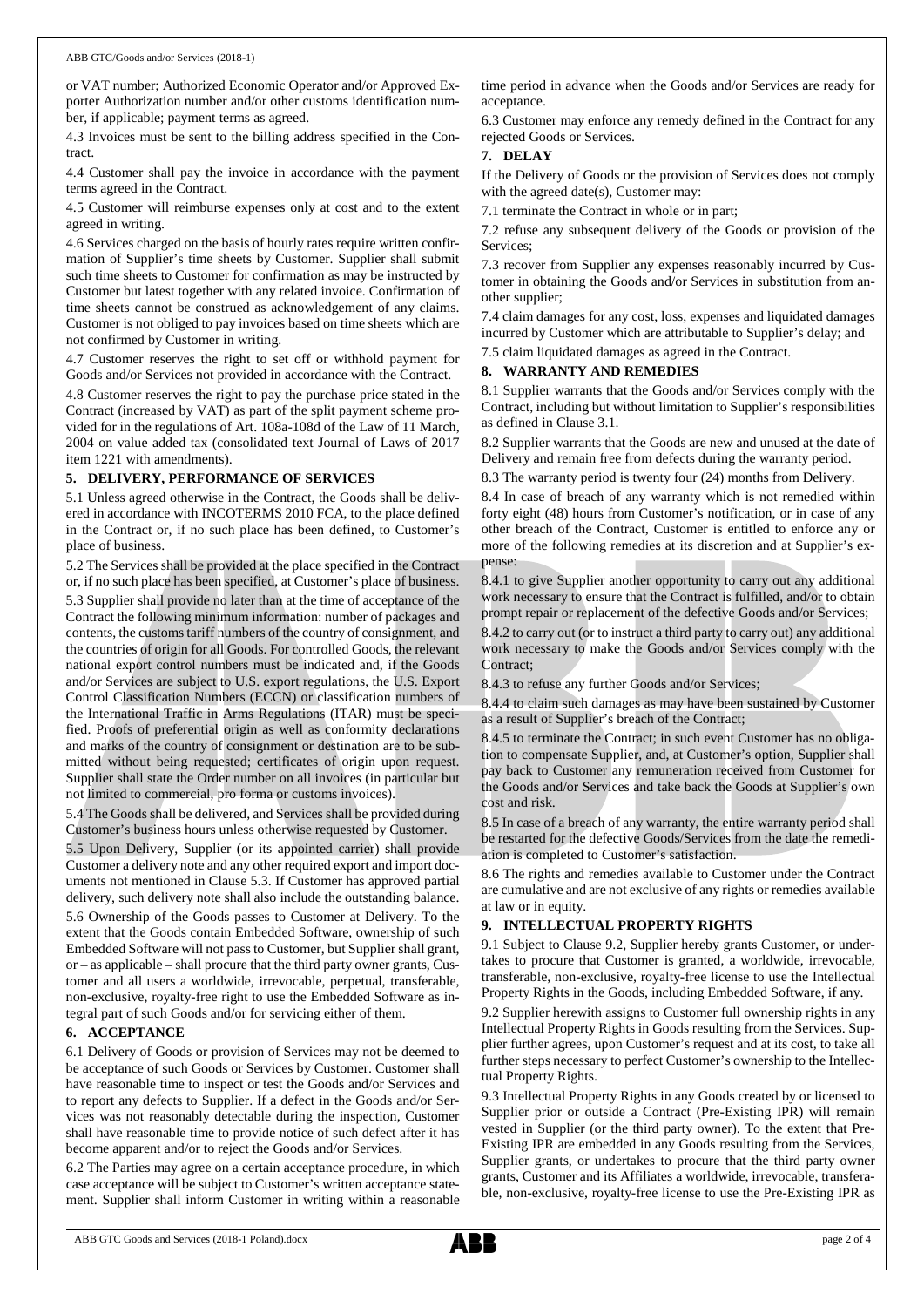part of such Goods, including the right to improve, develop, market, distribute, sublicense or otherwise use such Pre-Existing IPR.

9.4 Supplier must specify in writing and prior to Delivery all open source software contained in or used by Embedded Software, if any, and request Customer's written approval. Supplier agrees to replace at its own cost any open source software components rejected by Customer with software of at least the same quality and functionality.

9.5 If any claim is made against Customer that the Goods and/or Services infringe a third party's Intellectual Property Rights, Supplier shall at its cost, but at Customer's discretion (i) procure for Customer and Customer's clients, as the case may be, the right to continue using the Goods and/or Services; (ii) modify the Goods and/or Services so they cease to be infringing; or (iii) replace the Goods and/or Services by non-infringing equivalents. Otherwise, Customer is entitled to terminate the Contract and to reclaim all sums which it has paid to Supplier thereunder.

### **10. COMPLIANCE, INTEGRITY**

10.1 Supplier shall provide the Goods and/or Services in compliance with all relevant laws, regulations, and codes of practice.

10.2 Supplier and its subcontractors must comply with the ABB List of Prohibited and Restricted Substances and report to Customer the substances contained in the Goods. Supplier must also comply with the reporting and other requirements regarding Conflict Minerals made available under **[www.abb.com](http://www.abb.com/) – Supplying – Material Compliance – ABB Policy and Supplier Requirements** or otherwise and shall provide Customer with documents, certificates and statements as requested. Any statement made by Supplier to Customer (whether directly or indirectly) with regard to materials used for or in connection with the Goods and/or Services will be deemed to be a representation under the Contract.

10.3 Supplier represents and warrants that it is and will remain fully compliant with all applicable trade and customs laws, regulations, instructions, and policies, including, but not limited to, satisfying all necessary clearance requirements, proofs of origin, export and import licenses and exemptions from, and making all proper filings with appropriate governmental bodies and/or disclosures relating to the provision of services, the release or transfer of goods, hardware, software and technology.

10.4 No material or equipment included in or used for the Goods and/or Services must originate from any company or country listed in any relevant embargo issued by the authority in the country where the Goods and/or Services will be used or an authority otherwise having influence over the equipment and material forming part of the Goods and/or Services. If any of the Goods and/or Services are or will be subject to export restrictions, it is Supplier's responsibility to promptly inform Customer in writing of the particulars of such restrictions.

10.5 Both Parties warrant that each will not, directly or indirectly, and that each has no knowledge that other persons will, directly or indirectly, make any payment, gift or other commitment to its customers, to government officials or to agents, directors and employees of each Party, or any other party in a manner contrary to applicable laws (including but not limited to the U. S. Foreign Corrupt Practices Act, the UK Bribery Act 2010 and, where applicable, legislation enacted by member states and signatories implementing the OECD Convention Combating Bribery of Foreign Officials), and shall comply with all relevant laws, regulations, ordinances and rules regarding bribery and corruption. Nothing in the Contract will render either Party or any of its Affiliates liable to reimburse the other for any such consideration given or promised.

10.6 Supplier herewith acknowledges and confirms that Supplier has received a copy of ABB's Code of Conduct and ABB's Supplier Code of Conduct or has been provided information on how to access both ABB Codes of Conduct online under **[www.abb.com/Integrity](http://www.abb.com/Integrity)**. Supplier agrees to perform its contractual obligations in accordance with both ABB Codes of Conduct.

10.7 ABB has established reporting channels where Supplier and its employees may report suspected violations of applicable laws, policies or standards of conduct: Web portal: **[www.abb.com/Integrity](http://www.abb.com/Integrity) – Reporting Channels**; contact details specified on this Web portal.

10.8 Any violation of an obligation contained in this Clause 10 is a material breach of the Contract and entitles the other Party to terminate the Contract with immediate effect and without prejudice to any further rights or remedies available thereunder or at law. Notwithstanding anything to the contrary in the Contract, Supplier shall, without any limitations, indemnify and hold harmless Customer for all liabilities, damages, cost or expenses incurred as a result of any such violation and/or termination of the Contract, or arising from export restrictions concealed by Supplier.

## **11. CONFIDENTIALITY, DATA SECURITY, DATA PROTECTION**

11.1 Supplier shall keep in strict confidence all Customer Data and any other information concerning Customer's or its Affiliates' business, their products and/or their technologies which Supplier obtains in connection with the Goods and/or Services to be provided (whether before or after acceptance of the Contract). Supplier shall restrict disclosure of such confidential material to such of its employees, agents or subcontractors or other third parties as need to know the same for the purpose of the provision of the Goods and/or Services to Customer. Supplier shall ensure that such employees, agents, subcontractors or other third parties are subject to and comply with the same obligations of confidentiality as applicable to Supplier and will be liable for any unauthorized disclosures.

11.2 Supplier shall apply appropriate safeguards, adequate to the type of Customer Data to be protected, against the unauthorised access or disclosure of Customer Data and protect such Customer Data in accordance with the generally accepted standards of protection in the related industry, or in the same manner and to the same degree that it protects its own confidential and proprietary information – whichever standard is higher. Supplier may disclose confidential information to Permitted Additional Recipients (which means Supplier's authorised representatives, including auditors, counsels, consultants and advisors) provided always that (i) such information is disclosed on a strict need-to-know basis, and (ii) such Permitted Additional Recipients sign with Supplier a confidentiality agreement with terms substantially similar hereto or, where applicable, are required to comply with codes of professional conduct ensuring confidentiality of such information. Supplier shall comply with, and ensure that the Permitted Additional Recipients comply with, any security procedure, policy or standard provided to Supplier by Customer or any of its Affiliates from time to time, and in particular with the ABB Cyber Security Requirements for Suppliers as made available under **[www.abb.com/Supplying/Cybersecurity](http://www.abb.com/Supplying/Cybersecurity)**, or as otherwise set out in the Contract.

11.3 Supplier must not (i) use Customer Data for any other purposes than for providing the Goods and/or Services, or (ii) reproduce the Customer Data in whole or in part in any form except as may be required by the Contract, or (iii) disclose Customer Data to any third party, except to Permitted Additional Recipients or with the prior written consent of Customer.

11.4 Supplier shall install and update at its own cost adequate virus protection software and operating system security patches for all computers and software utilized in connection with providing the Goods and/or Services.

11.5 Supplier shall inform Customer without delay about suspicion of breaches of data security or other serious incidents or irregularities regarding any Customer Data.

11.6 Supplier agrees that Customer may provide any information received from Supplier to Affiliates of Customer and to third parties.

11.7 Protection of Personal Data

11.7.1 If Customer discloses Personal Data to Supplier, Supplier shall comply with all applicable data protection laws and regulations.

11.7.2 Supplier shall apply appropriate physical, technical and organizational measures to ensure a level of security of Personal Data appropriate to the respective risk and the ability to ensure the ongoing confidentiality, integrity, availability and resilience of processing systems and services.

11.7.3 Supplier agrees that it will not withhold or delay its consent to any changes to this Clause 11 which in Customer's or its Affiliates' reasonable opinion are required to be made in order to comply with